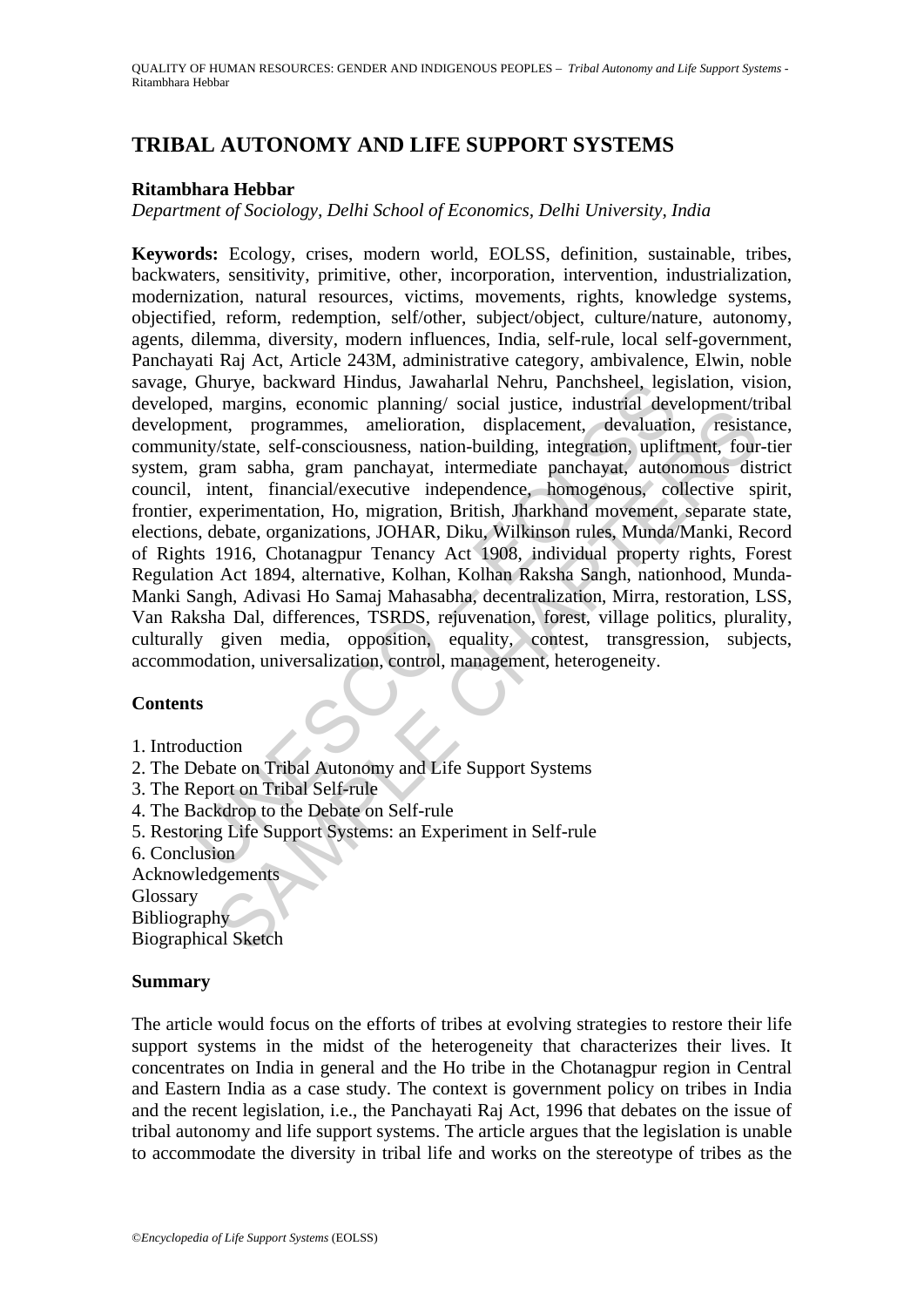homogeneous, "primitive" other, which would only hasten the processes of peripheralization of tribes and their life support systems. The last section documents one experiment at restoring life support systems in a Ho village in West Singhbhum, Bihar. Such experiments not only redefine the contours of the notion "tribal autonomy" but also restore the tribes as "agents" vis-à-vis their life support systems.

# **1. Introduction**

The last century is characterized by large-scale environmental destruction. However, it is only in the last few decades that processes of environmental destruction have been viewed critically (see for instance, McKibben 1990, Merchant 1992, Rifkin 1991, and Worster 1997). This is in recognition of the fact that the world is faced by ecological crises. The crises lie in the inability of the modern, industrial world to limit its demand on nature and, equally, in the limit to nature's capacity to fulfill the ever-increasing demands of the modern, industrial world.

It is in this context that EOLSS' definition of life support systems is significant. According to EOLSS, Life Support System is "any natural or human engineered system that furthers life of the biosphere in a sustainable fashion". The thrust is on preserving the life of the biosphere, conserving global natural resources and restricting unsustainable consumption patterns that threaten the natural environment and, through it, human survival.

1997). Thus is in recognition of the ract that the world is access lie in the inability of the modern, industrial world to life or each, each and equally, in the limit to nature's capacity to fulfill the order and, equally and, equally, in the limit to nature's capacity to fulfill the ever-increast and, equally, in the limit to nature's capacity to fulfill the ever-increast the modern, industrial world.<br>
is context that EOLSS' definition of The definition prioritizes systems of environmental management that sustain the life of the biosphere. Those systems alone qualify as life support systems. Any system is sustainable in so far as it can maintain a process or a state indefinitely, not only in one generation but also over generations. The modern forms of environmental management, then, fall short of these requirements. The definition, thereby, excludes from its purview modern forms of environmental management as well as modern understanding of human-nature relationship on which the former is based.

The search for life support systems has turned the world's attention to peoples who, till now, had been at the backwaters of civilization. Tribes, all over the world, have been elevated on to a pedestal for their ecological sensitivity. This situation is ironical. Tribes, who were once considered as primitive, naïve, inferior and incapable of cultured existence owing to their proximity to nature, are at present exemplars of human-nature co-existence.

Yet, at another level, this search for life support systems among "primitive" tribes was imminent. Tribes were reminders of the inability of humans to take control over the vagaries of nature and exploit the wealth of natural resources available to them. For it is only through the reign of the human mind, through discoveries, inventions and technological advancement, that humans could comprehend and control nature. This objectification of nature as the "other" laid the foundation for humans' conflict relationship with nature and the will to subordinate and exploit nature for human advancement. Tribes, or peoples close to nature, who did not share this understanding of human–nature relationship, were termed as "backward," "ignorant," and "superstitious".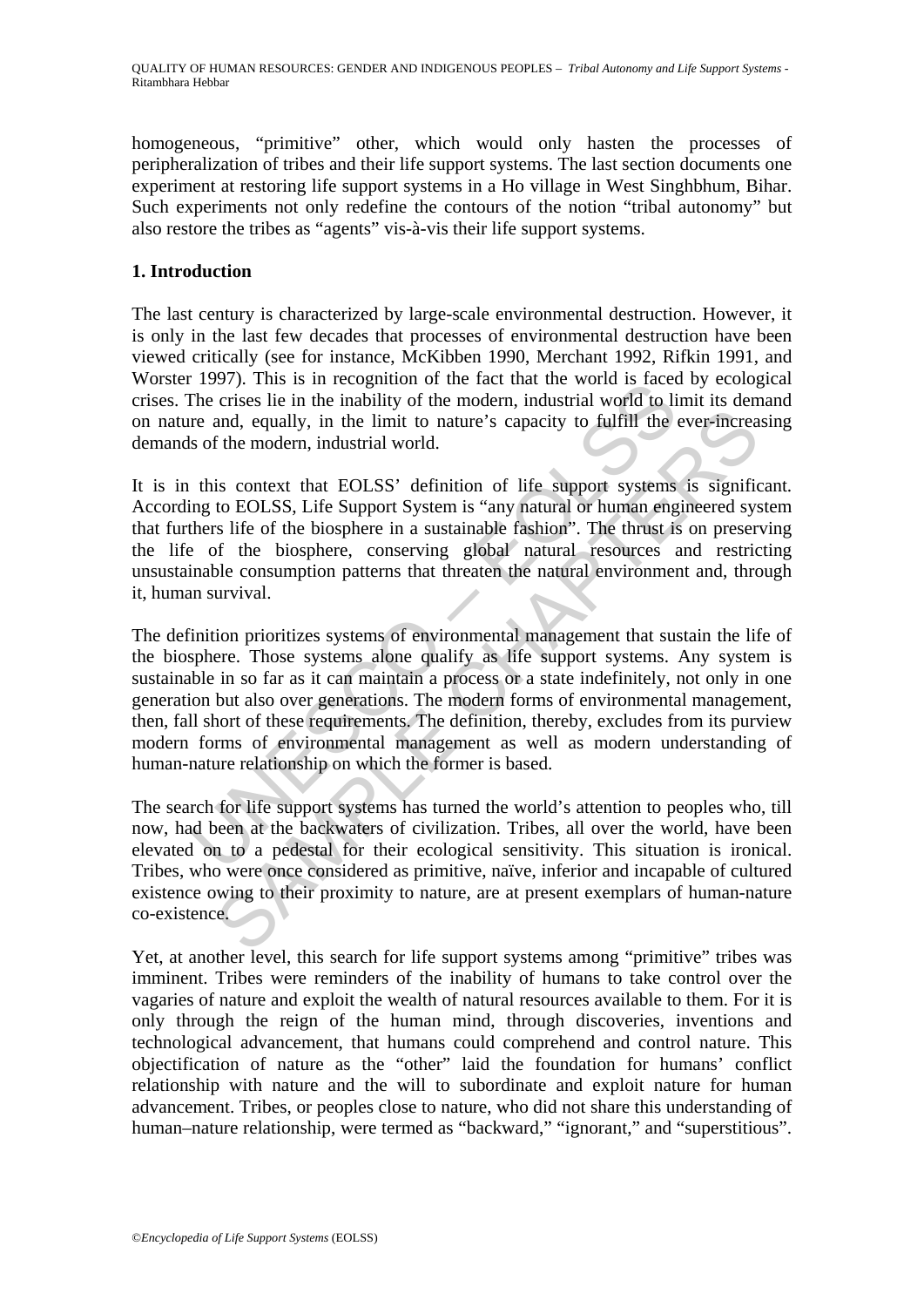They were the "other" who had to be incorporated into the "progressive," "advanced," and industrial world.

Over the century, interventions in the form of industrialization and modernization have been explained off as an interest in helping tribes overcome their inferior, peripheral position. However, the prime reason has been to gain access to the rich natural resources available in tribal areas. Tribes have been, par excellence, victims of the processes of industrialization all over the world. (According to the Inter-Commission Task Force on Indigenous Peoples, 1977, tribes would control most of world's ecosystems but now are confined to "regions of refuge" and have "official rights to only 6% of the planet's surface").

nistory as well as contemporary tribal life is marked by series<br>such processes of objectification and marginalization. Tribes i<br>on. [In India, tribal communities, which are enumerated under th<br>stitution, are known as "Sche The processes of objectification and marginalization. Tribes in India are<br>
(In India, tribal communities, which are enumerated under the provision<br>
(In India, tribal communities, which are enumerated under the provision<br>
u Tribal history as well as contemporary tribal life is marked by series of movements against such processes of objectification and marginalization. Tribes in India are no exception. [In India, tribal communities, which are enumerated under the provisions of the constitution, are known as "Scheduled Tribes". A "Scheduled tribe" is a political and an administrative category. Article 342 of the constitution enlists, on approval from the President of India, scheduled tribes in relation to the matters of the State). The total population of scheduled tribes is 7.76%; the central belt (including Chotanagpur) of the country has the largest concentration of scheduled tribes followed by the western region of the country, which is 55% and 26% respectively.] The tribal population of northeast India is 10%, and in south India, it is 6%. These movements have raised concern over the state of the environment. In demanding rights over land and forests, tribal movements have sought to rescue the vestiges of their knowledge systems and life support systems.

Both tribes and nature were "objectified" earlier as objects of reform and now are considered as objects of redemption. This search for life support systems, then, does not break away from the dichotomies of self and the other, subject and object, culture and nature but sets itself along the same lines. The assertions of tribal autonomy, on the part of tribes, are efforts at restoring themselves as "subjects" and "agents" in relation to their lives and life support systems. They have been as much victims of the ecological crises as the rest of the world. Similarly, they have not been "passive recipients" of the modern processes that have marked their lives as evident in the series of resistance movements among them. They are faced by a similar dilemma as the world of to how to cope with the diversity of modern influences among them. There is, then, among them, a blurring of the distinction between self and other, unity and diversity, subject and object.

# **2. The Debate on Tribal Autonomy and Life Support Systems**

Recent efforts at retrieving rights over land and forest in India have been initiated through a campaign for tribal self-rule. The concern for tribal self-rule came into focus on the issue of democratic decentralization and establishment of institutions of local self-government through the panchayati raj system. The parliament of India, in 1992, passed the Panchayati Raj Act through which 484 000 elected panchayats were constitutionally recognized as local bodies of self- government. The Act was automatically extended to tribal areas.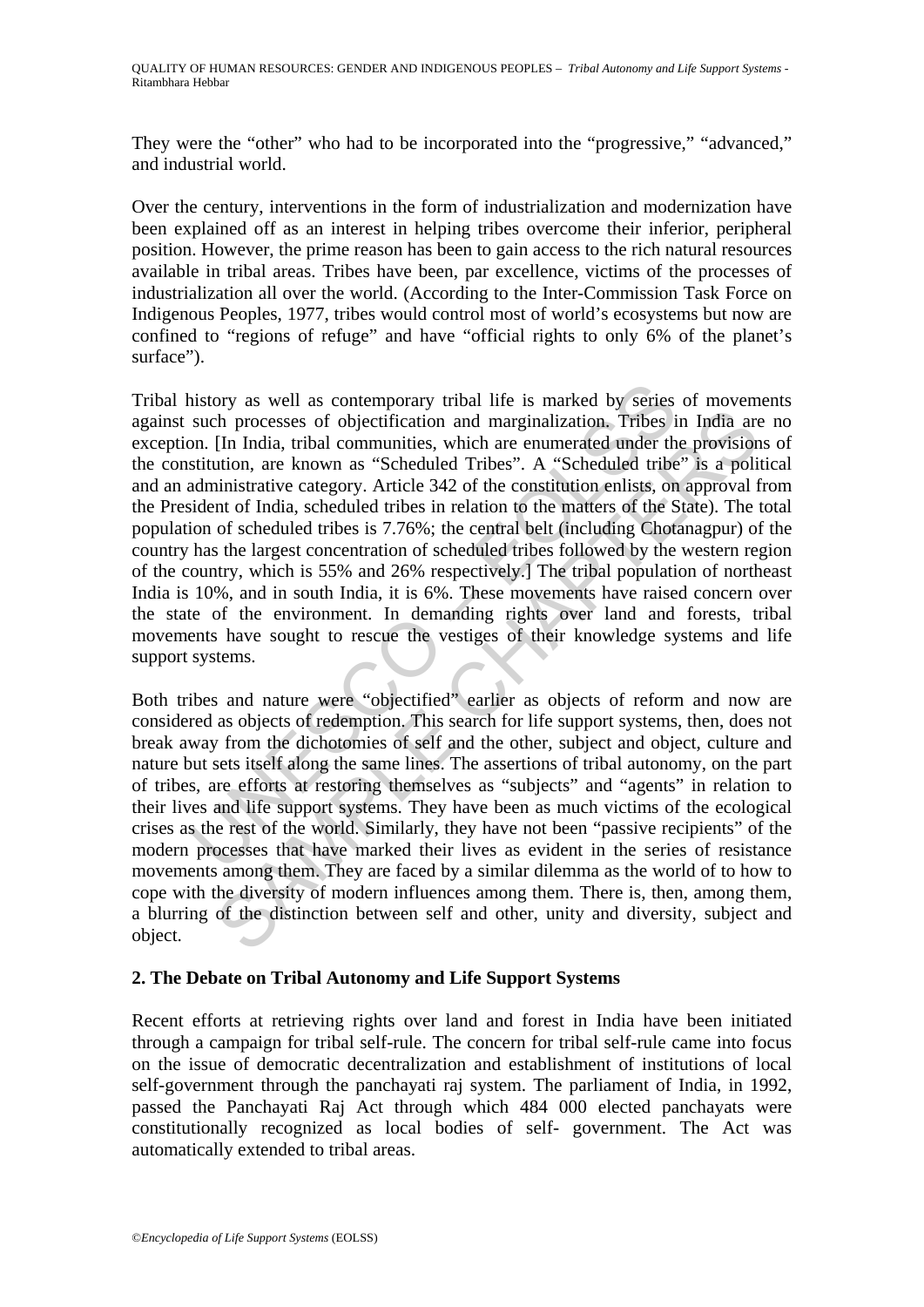In accordance to Article 243M of the Act, the provisions of the legislation do not apply to Scheduled and Tribal Areas. Article 243M states that Part 9 of the Constitution, which empowers the state legislatures to make laws with respect to the constitution of the Panchayat, shall not apply to scheduled Areas under the fifth and the sixth schedule of the Constitution. Scheduled Areas cover most tribal areas and are areas that have special rules with regards to its general administration. The areas covered under the fifth schedule is supposed to be governed by a Tribes Advisory Council at the state level, primarily comprising of tribal member of the legislature, and in consultation with the Governor. Thus, in these areas, there is a strong presence of the Centre in administration. The sixth schedule enlists selected tribal areas of the North- East. The Autonomous District Council, an administrative level lower than the state, are the bodies of self- governance in these areas. However, its power is restricted, as it requires the consent of the central government for translating any constitutional bill into a law.

In sen-<br>governance in uese areas. However, its power is restricted<br>eart of the central government for translating any constitutional bi<br>t was challenged in Court by an activist group in the State of A<br>seclared as unconstit as challenged in Court by an activist group in the State of Andhra Practicused as uconstitutional. (A member of an activist egraptization "Gondwita" Samithi" and three other persons belonging to the scheduled tribes in Sec The Act was challenged in Court by an activist group in the State of Andhra Pradesh and was declared as unconstitutional. (A member of an activist organization "Gondwana Sangharsh Samithi" and three other persons belonging to the scheduled tribes in 1992 filed the case). The Parliament set up a committee to suggest changes in the Act in order to make it suitable to pass a fresh legislation for Scheduled and Tribal Areas. The Bhuria committee was set up in 1994 under the chairmanship of Dileep Singh Bhuria. The committee submitted its report in January 1995. The Panchayat (extension to the Scheduled Areas) Act was passed in December 1996. All the states in India had to pass laws on Panchayat systems in Scheduled Areas (covered under the fifth and sixth schedule) along the lines of the Act, within the following year. The constitutional and administrative crisis created thereof has led to a debate among politicians, administrators, social activists and social scientists on the question of tribal self-rule. This debate is not of recent origin and is a recurring one. "Tribe" as an administrative category has been a problematic one in India. The ambivalence over the political and administrative status of the category "tribe" can be traced back to the time of Indian Independence. At the eve of Indian Independence, tribes were the focus of a heated discussion. The discussion was about their future in Independent India.

The debate can be summarized in the views of G. S. Ghurye and Verrier Elwin. Elwin (1943) put forth the theory of the "noble savage". In tribes, he sought the "uncorrupted" life of nature, which had been given up for the pleasures of the "civilized" corrupted tastes. Thus what he loved most about tribes were those features which were absent among the "civilized". Therefore, he was of the opinion that they should be left in a state near to nature without any contact with the "civilized" world. Tribes were reduced to a category of a homogenized "other" of civilization.

G. S. Ghurye (1966) upheld the nationalist perspective and disagreed with Elwin. According to him, the strict distinction between tribes and the mainstream or caste society is not applicable in India. He placed tribal groups on the lowest rung of the tribe–caste–class continuum, a conceptual paradigm to understand the processes of change in tribal life. For Ghurye, the continuum suggested a movement from pantheism to a higher form of religion, from tradition to modernity, from a base and a crude way of life to a life morally and ethically superior. He termed them as "backward Hindus". They had similar features to those found in lower forms of Hinduism. Tribes, then, were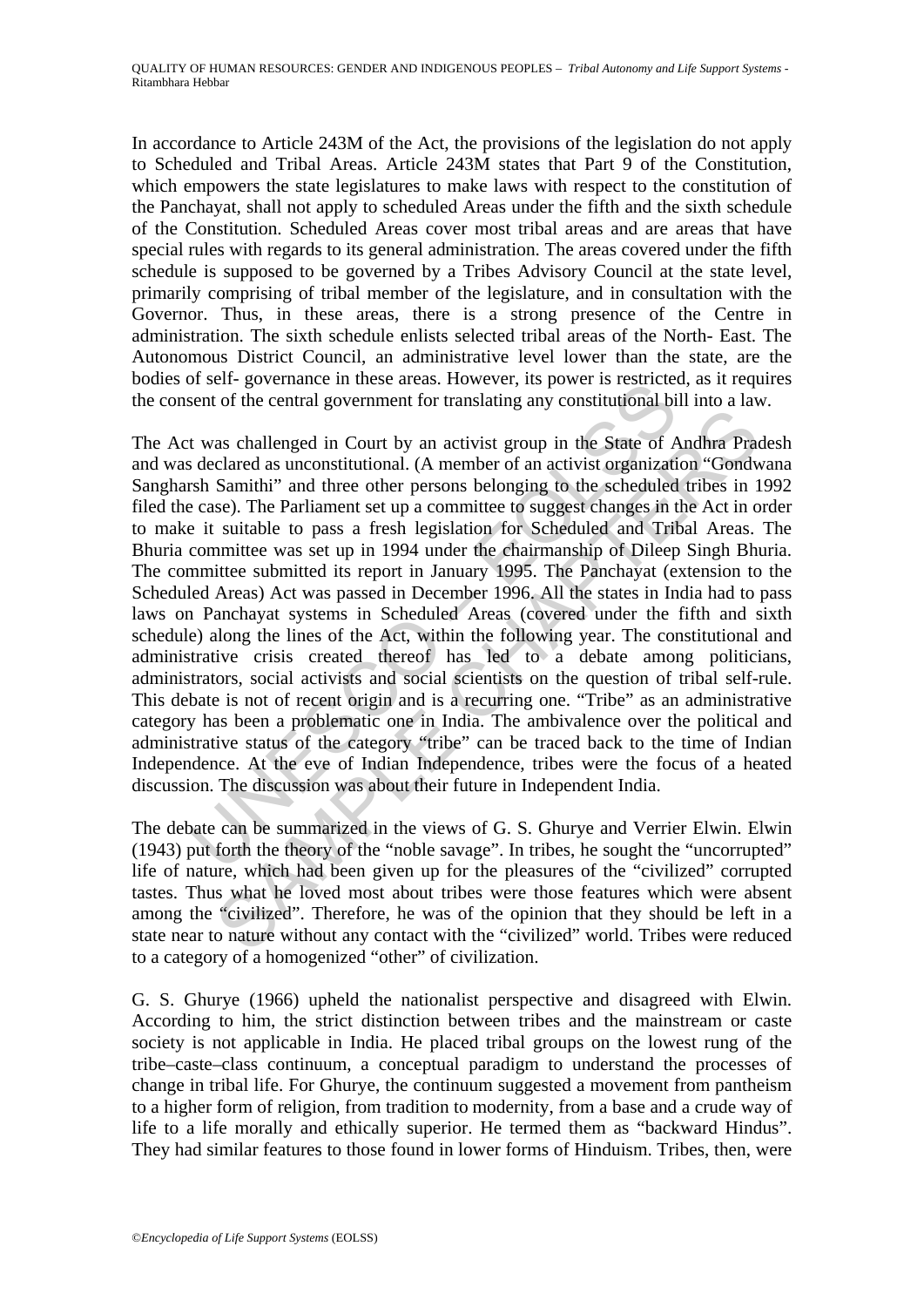the "other" of high culture, Sanskrit traditions, and had to be integrated into mainstream society to hasten the process of evolution among them.

The first Prime Minister of India, Jawaharlal Nehru, sympathized with Elwin's views. He advocated the "Panchsheel" or five principles meant to serve as a guide for introducing any legislation in tribal areas. Jawaharlal Nehru evolved five fundamental principles of tribal development. It gives us a broad idea of the spirit with which he sought to administer tribal areas though it was specifically brought out in relation to the administration of the north- east region. These principles were:

- People should develop along the lines of their own genius and we should avoid imposing anything on them. We should try to encourage in every way their own traditional arts and culture.
- Tribal rights in land and forest should be respected.
- We should try to train and build up a team of their own people to do the work of administration and development. Some technical personnel from outside will, no doubt, be needed, especially in the beginning. But we should avoid introducing too many outsiders into tribal territory.

The main intention was to protect tribes from the mainstream society and allow them to develop in their own terms. But his vision for the rest of India was of a strong, industrialized and developed country. (The latter took precedence over the former and the processes of industrialization initiated by the British to tap the rich natural resources in tribal areas were reinforced with renewed rigor. This took a toll on the environment and, simultaneously, relegated tribal life support systems to the margins).

Using anything of them. We should try to encourage in every<br>titural arts and culture.<br>
And rights in land and forest should be respected.<br>
Should try to train and build up a team of their own people to<br>
inistration and dev The state and offered to the mean and product the state and processes without be product and processes without being a realized consequent. Some technical personnel from outside will be needed, especially in the beginning. The pursuit of these two visions, independent of each other, reflected itself institutionally in the separation of economic planning from social justice and welfare; industrial development from tribal development. The Government of India has, since 1947, introduced a number of programmes and projects in tribal areas with the intention of ameliorating the conditions of tribes but has been unable to stop their marginalization. We should not over- administer these areas or overwhelm them with a multiplicity of schemes. We should rather work through, and not in rivalry with, their own social and cultural institutions. We should judge results, not by statistics or the amount of money, spent, but by the quality of human character that is evolved. Tribal development programmes have been, at best, attempts at minimizing effects of development processes without being critical of the latter. (According to B. K. Roy Burman (1989), 89 to 90% of the funds allocated for welfare schemes among tribes are spent on maintaining the administrative structure through which these schemes are implemented). Problems of displacement, migration, land alienation and unemployment are a product of the devaluation of tribal life support systems.

This contradiction also expressed itself in protest and resistance movements at the level of the community against the policies of the State (Desai 1979). Tribes have been the focus of discussion time and again during critical circumstances. Discontent among tribes along border areas and in the interior tribal areas has resuscitated the contradiction between the policies of the modern State and the position of tribes in it. It was "their new self-consciousness, consciousness of their social, political, and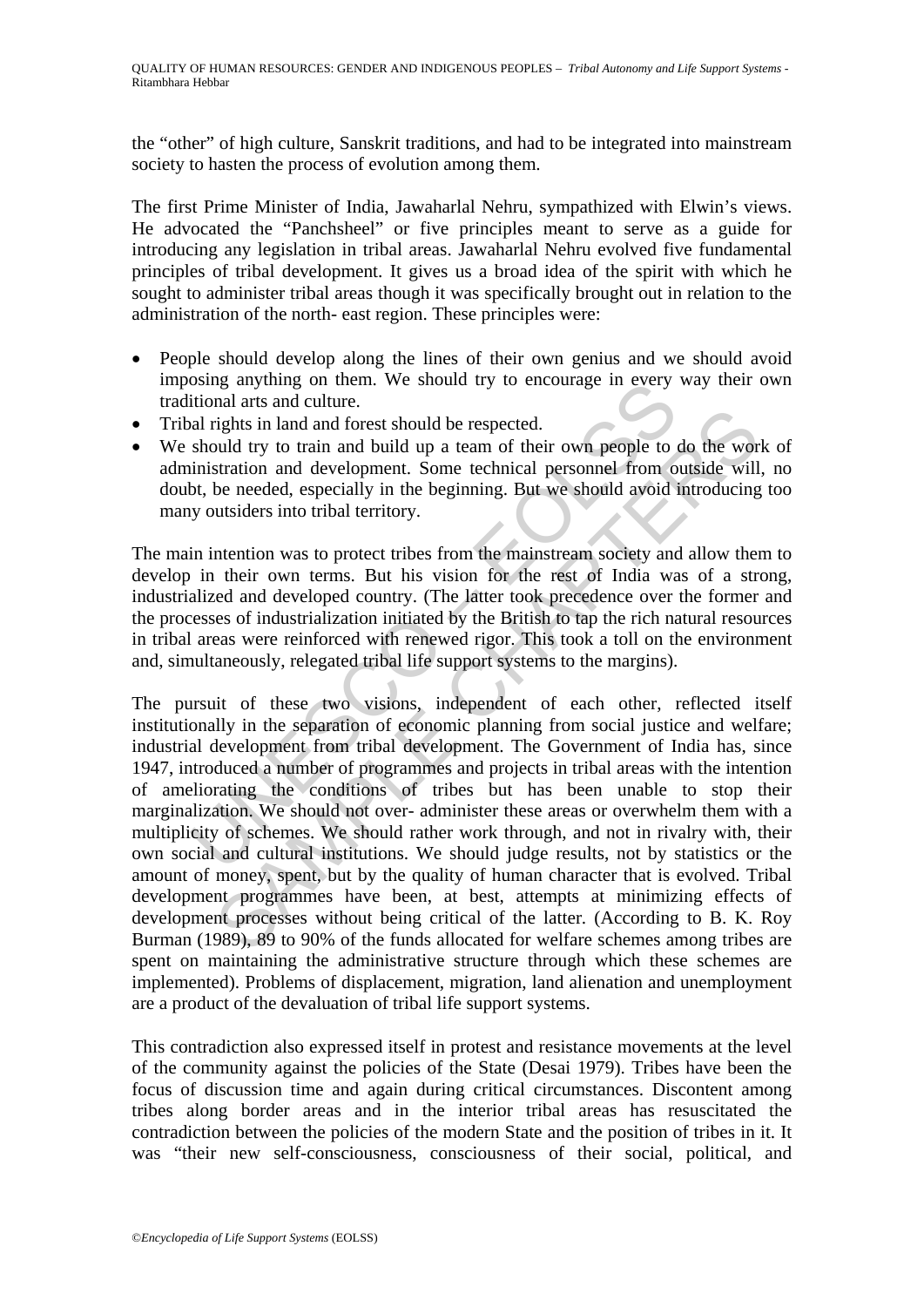QUALITY OF HUMAN RESOURCES: GENDER AND INDIGENOUS PEOPLES – *Tribal Autonomy and Life Support Systems* - Ritambhara Hebbar

economic rights, and privileges" as an "other" that has forced discussions on tribal selfrule over the years. However, there has been a tendency to treat tensions among tribes as problems of nation building, related to national integration of all peripheral groups; and the social and economic uplifting of depressed classes in the country. The report, in this context, does not divert from the norm.

-

- -

> TO ACCESS ALL THE **21 PAGES** OF THIS CHAPTER, Visit: http://www.eolss.net/Eolss-sampleAllChapter.aspx

#### **Bibliography**

Banuri T. and Marglin F. A. (eds) (1993). *Who Will Save The Forest?* 195 pp. London & New Jersey: Zed Books Ltd. [The book documents four case studies on forestry practices in its critique of the modern systems of knowledge, technology and forest management.]

Bodley J. H. (ed) (1988). *Tribal Peoples and Development Issues*, 421 pp. California: Mayfield Publishing Co. [A collection of case studies to highlight the variety of ways in which modern development has adversely affected tribal life around the world.]

Bose N. K. (ed) (1966). Studies in Indian anthropology—Sarat Chandra Roy, 70 pp. Calcutta: *Indian Studies, Past and Present*. [An anthology of papers by S.C. Roy on the prospects of the discipline of anthropology in India.]

Bramwell A. (1989). *Ecology in the Twentieth Century—a History*, 292 pp. New Haven and London: Yale University Press. [Looks at the points of convergence and departures in the history of twentieth century ecology.]

**TO ACCESS ALL THE 21 PAGES OF THIS CHAPT**<br>Visit: http://www.colss.net/Eolss-sampleAllChapter.a<br>and Marglin F. A. (eds) (1993). Who Will Save The Forest? 195 pp. Londe<br>of knowledge, technology and forest management.]<br>I. H **Visit:** http://www.colss.net/Eolss-sampleAllChapter.aspx<br> **Visit:** http://www.colss.net/Eolss-sampleAllChapter.aspx<br>
d Marglin F. A. (eds) (1993). Who Will Save The Forest? 195 pp. London & New Je<br>
id. [(ne) (1988). Trib Chaudhuri B. (ed) (1992). *Tribal Transformation in India*, 5 Volumes (Vol. (**I)**, 530 pp. *Economy and Agrarian Issues*; Vol. (**II)**, 377 pp. *Socio-Economic and Ecological Development*; Vol. (**III)**, 594 pp. *Ethno-Politics and Identity Crisis*; Vol. (**IV)**, 306 pp. *Education and Literacy Programs*; Vol. (**V)**, 262 pp. *Religion, Rituals and Festivals*). New Delhi: Inter-India Publications. [These five volumes are a comprehensive compilation of case studies dealing with various aspects of tribal life.]

Craven J. A. (1897). *The Re-settlement Report of The Kolhan Government Estate, Singhbhum*, 76 pp. Bihar and Orissa, India: Government Printing. [Part of the Revenue exercise on refurbishing land rights in the Kolhan Government Estate. Also served as a census on the area and its people.]

Das V. (1992). *Jharkhand—Castle Over the Grave*, 222 pp. Delhi: Inter-India Publications. [An overview of the history of resistance and the antecedents of the state of Jharkhand.]

Desai A. R. (ed) (1979). *Peasant Struggle in India*, 772 pp. Delhi: Oxford University Press. [The book is a first in a systemic critique of the state on issues of equity and control over natural resources such as land, water and forest, in colonial India.]

Devi M. (1997). *Dust on the Road*, 219 pp. Calcutta: Seagull Books. [A collection of writings by an activist on the issues of discrimination on issues of ethnicity, caste, and gender.]

Elwin V. (1943). *Aboriginals—Oxford Pamphlets of Indian Affairs*, 32 pp. Humphrey Milford: OUP. [An enunciation of qualities valuable among aboriginals that were threatened by an increasing contact with non-aboriginals. Makes a case for preserving the same through the policy of exclusion.]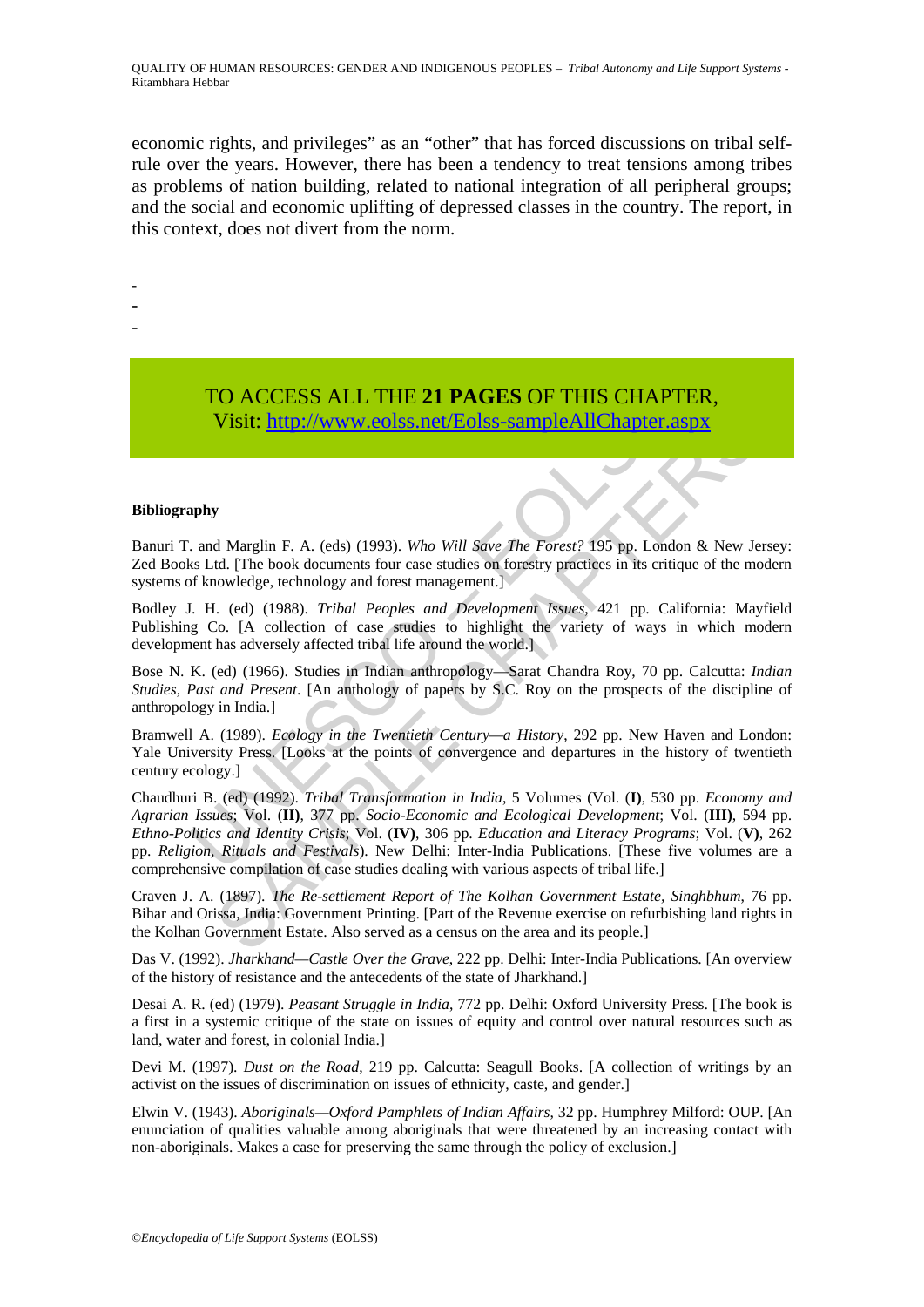Elwin V. (1936). *Leaves from the jungle—life in a Gond Village*, 243 pp. London: John Murray, Albermarle Street (First edition), London: Oxford University Press (Second edition, 1958). [It is a diary written by Elwin detailing his day-to-day life among the Gonds.]

Elwin V. and Hivale S. (1935). *Songs of the Forest—the folk poetry of the Gonds*, 170 pp. London: George Allen and Unwin Ltd. [It is a compilation of songs and folk poetry among the Gonds, reflecting the tribe's relationship with its natural environment.]

Evernden N. (1992). *The social creation of nature*, 179 pp. Baltimore and London: The Johns Hopkins Press. [The book provides and insight into the politics of ecology, arguing that even our concept of naturalness is a social creation. He tries to search for a "real" discipline of nature.]

Fernandes W. (ed) (1992). *National development and tribal deprivation*, 403 pp. Delhi: Indian Social Institute. [An exploration of problems faced by tribes and possible solutions within current policies.]

Fernandes W. and Kulkarni S. (eds) (1983). *Towards a new forest policy*, 155 pp. Delhi: Indian Social Institute. [The book critically assesses the Indian Forest Bill, 1980, and is an outcome of a workshop organized by activists and concerned academics.]

Furer-Haimendorf von C. (1982). *Tribes in India—the struggle for survival*, 342 pp. Delhi: Oxford University Press. [One of the fundamental texts in understanding the tribal situation in India in the period 1940–80.]

Guha R. (1985). Eco development debate—a critical review, 22 pp. Calcutta: Centre for Advanced Studies in Social Sciences (Occasional Paper N° **73**). [It brings together various strands of thought in the discourse of development in India over ecological restoration.]

Guha R. (1983). *Elementary aspects of peasant insurgency in colonial India*, 361 pp. Delhi: Oxford University Press. [A pioneering work detailing the consciousness of resistance to colonial rule among the peasantry in India contrary to previously existing literature in the field.]

Ghurye G. S. (1943). *The Aborigines so-called and their future*. Bombay: Popular Prakashan, First Edition. Second edition, 1959, re-titled, *The Scheduled Tribes*, Bombay: Popular Prakashan. The third edition, 1963, Bombay: Popular Prakashan, 404 pp. [Details the social organization, religion, as well as the administrative status of tribes in British and independent India.]

Haksar P. N., Ramanna R., and Bhargava P. M. (1981). A statement of scientific temper. Mainstream (July 25) pp. 6–7 [A statement supporting the Nehruvian vision for India's development.]

[The book critically assesses the Indian Forest Bill, 1980, and is an outcom<br>
by activists and concerned academics.]<br>
limendorf von C. (1982). *Tribes in India—the struggle for survival*, 342 p<br>
press. [One of the fundame activists and concerned academics.]<br>ndorf von C. (1982). *Tribes in India—the struggle for survival*, 342 pp. Delhi: O<br>sess. [One of the fundamental texts in understanding the tribal situation in India in the p<br>ss). Eco de Inter-Commission Task Force on Indigenous Peoples (1997). Indigenous peoples and sustainability*. Cases and actions*, 364 pp. Utrecht: International Books. [Set against the *Convention On Biological Diversity* and the *Convention to combat desertification in countries experiencing serious drought and/or desertification, particularly Africa*. The book is an appeal to communities around the world to value the importance of Indigenous Peoples in evolving and maintaining sustainable alternatives and strategies to conserve the environment and reducing natural calamities. It considers this to be integral to *Indigenous peoples right to self-determination*.]

Krishna S. (1996). Environmental politics*. People's Lives And Development Choices*, 303 pp. Delhi: Sage Publications. [Perspectives on development, in the context of people, technology and resources. A complex analysis of the conflicts emerging through the interplay of these three factors.]

Lassman P. et al (1989). *Max Weber's Science as a vocation 220* pp. London: Unwin Hyman Ltd. [Contains articles on the scientific pursuit and the intellectual history of Europe as well as reflections on Weber's disenchantment with science and the progress towards rationality.

Lorduswamy S. (1997). *Jharkhandi's claim for self-rule*, 67 pp. Delhi: Indian Social Institute and B.I.R.S.A. [An activists perspective on the Jharkhand movement which brings to the fore the tension between people's perceptions and that of the State on issues of development and self-rule.]

McKibben B. (1990). *The end of nature*, 212 pp. London: Viking. [An account of the casualties suffered by nature in mankind's drive towards development.]

Merchant C. (1992). *Radical ecology*, 263 pp. New York and London: Routledge. [An overview of various trends within ecological thought and politics.]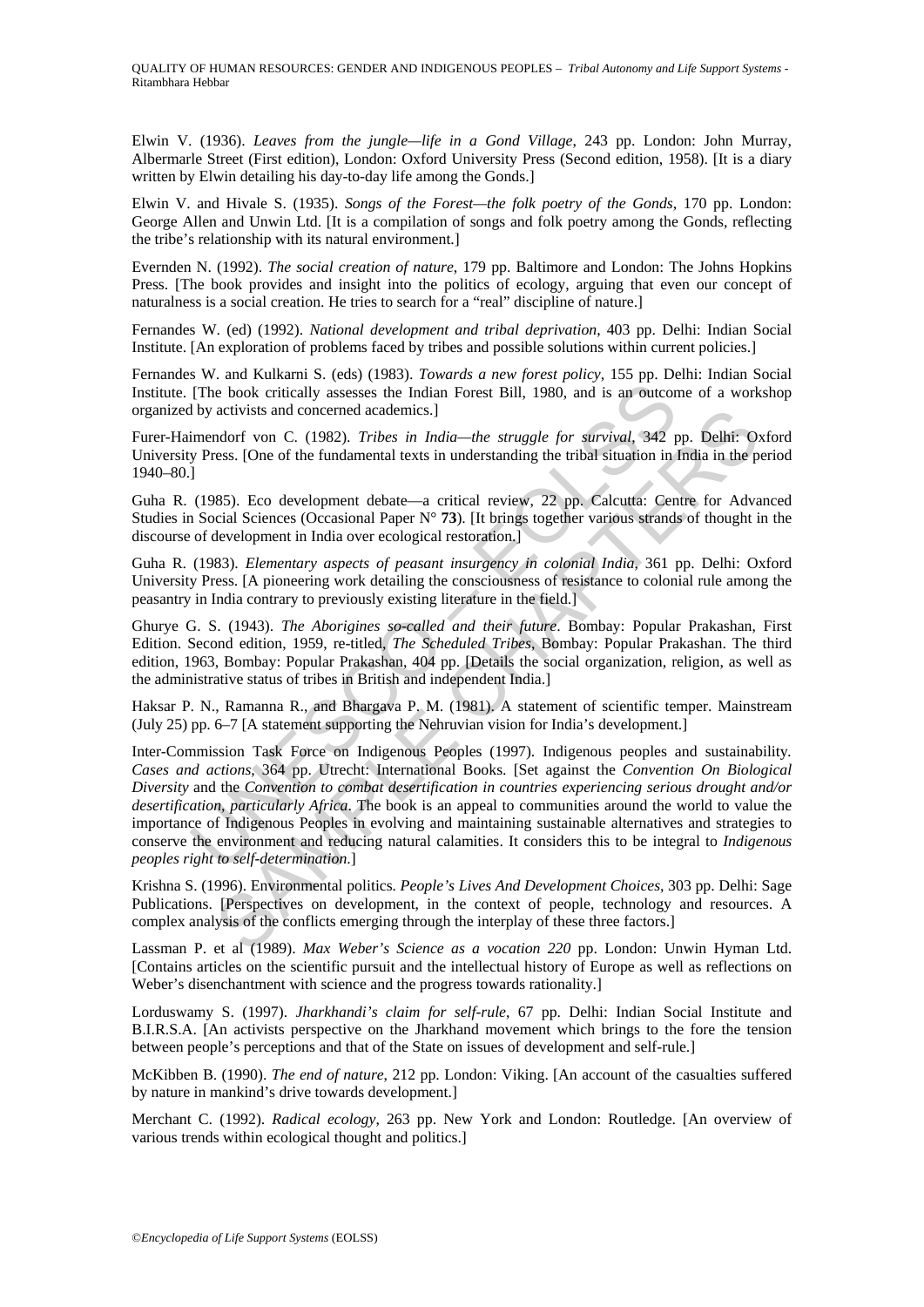QUALITY OF HUMAN RESOURCES: GENDER AND INDIGENOUS PEOPLES – *Tribal Autonomy and Life Support Systems* - Ritambhara Hebbar

Ministry of Rural Development, Government of India (1995). *Report of the Committee of Members of Parliament and Experts Constituted to make Recommendations on Law Concerning Extension of the Provisions of the Constitution (Seventy-Third Amendment) Act, 1992 to Scheduled Areas. (January)*, 25 pp. Delhi: Ministry of Rural Development. [The report is a detailed enunciation on the spirit and content of the Act, spelling out the administrative, financial, executive and general powers of the Panchayati Raj System in relation to its constituent members and the State.]

Montagu A. ed. (1968). *The concept of the primitive*, 267 pp. New York: The Free Press. [The book looks at the various connotations of the term primitive in the disciplinary practices of philosophy and anthropology.]

Pieterse J. N. and Parekh B. (eds) (1995). De-colonization of imagination*. Culture, knowledge and power*, 246 pp. London and New Jersey: Zed Books Ltd. [Highlights the eclectic nature of the debate on decolonization and lays bare the tensions within.]

Raza M. and Ahmad Aijazuddin (1990). *An atlas of tribal India*, 472 pp. Delhi: Concept Publishing House. [Computed tables of district level data on tribes and its geographical imaging.]

Rifkin J. (1991). *Biosphere politics*, 388 pp. New York: Crown Publishers, Inc. [Places the biosphere at the center of a new world order where security is engendered by mankind's responsibilities to nature.]

Roy Burman B. K. (1989). Problems and prospects of tribal development in northeast India*. Economic and Political Weekly* (April 1), pp. 693–7. [Examines the problems with the modern public administration and its record in dealing with tribes.]

Sahu M. (1985). *The Kolhan under the British rule*, 282 pp. Calcutta: The New Diamond Press. [The only text detailing the political, economic and social conditions of the Ho in Kolhan, under British rule.]

Savyasaachi (1998). *Tribal forest—dwellers and self-rule*, 209 pp. Delhi: Indian Social Institute. [The book examines the concept of self-rule among tribes in India with the backdrop of the Constituent Assembly Debates on the Fifth and Sixth Schedules of the Constitution on India.]

and Ahmad Aijazuddin (1990). An atlas of tribal India, 472 pp. Delhi: Computed tables of district level data on tribes and its geographical imaging.]<br>(1991). Biosphere politics, 388 pp. New York: Crown Publishers, Inc. [P Sen G. ed. (1992). *Indigenous vision*, 304 pp. Delhi: Sage Publications and India International Centre. [The book makes a case for a "moral contract" between the human and non-human (inanimate and animate) beings through a study of art, culture, and myths among tribes.]

Shiva V. (1988). *Staying alive—women, ecology and survival in India*, 224 pp. Delhi: Kali for Women. [An exploration criticizing the western concept of nature as masculine and exploitative vis-à-vis the Hindu concept of nature/prakriti, which is essentially feminine hence less destructive.]

Shiva V., Meher-Homji V. M., and Jayal N. D. (eds) (1992). *Forest resources: crisis and management*. Dehradun: Natraj Publication. [Sections 4, and 5 document case studies on the impact of degradation on tribal life, and the role of trans-national corporations, and first world governments in this regard.]

91). *Biosphere politics*, 388 pp. New York: Crown Publishers, Inc. [Places the biosphere politics, 388 pp. New York: Crown Publishers, Inc. [Places the biosphere accurity is engendered by mankind's responsibilities to na Tuckey A. D. (1920). *The Re-settlement Report of the Kolhan Government Estate, Singhbhum*, 55 pp, (with Appendices 129 pp). Bihar and Orissa, India: Government Printing. [The Settlement introduced the Chotanagpur Tenancy Act, 1908 in to Kolhan, redefining existing land rights in the area. One of the most detailed and extensive documentation on the area in British times.]

Uberoi J. P. S. (1978). The structural concept of the Asian frontier*. History and Societ*y (ed Debiprasad Chattopadhyaya) pp. 67–76. Calcutta: K.P. Bagchi and Co. [A critical essay on the structural concepts of "center" and "periphery". The essay also provides an alternative structural paradigm of the "frontier" in understanding boundaries.]

Worster D. (1977). *Nature's economy—a history of ecological ideas*, 399 pp. London: Cambridge University Press. [Traces the history of ecological thought through the works of the classical thinkers in the field to finally examine the rise of the idea of the ecosystem and its relation to energy physics in ecology.]

Xaxa V. (1999). Tribes as indigenous people of India*. Economic And Political Weekly* XXXIV (**51**), 3589–94. [A conceptual analysis of the various theories on the sociological category of "tribe" in India and its discriminatory social and political underpinnings.]

#### **Biographical Sketch**